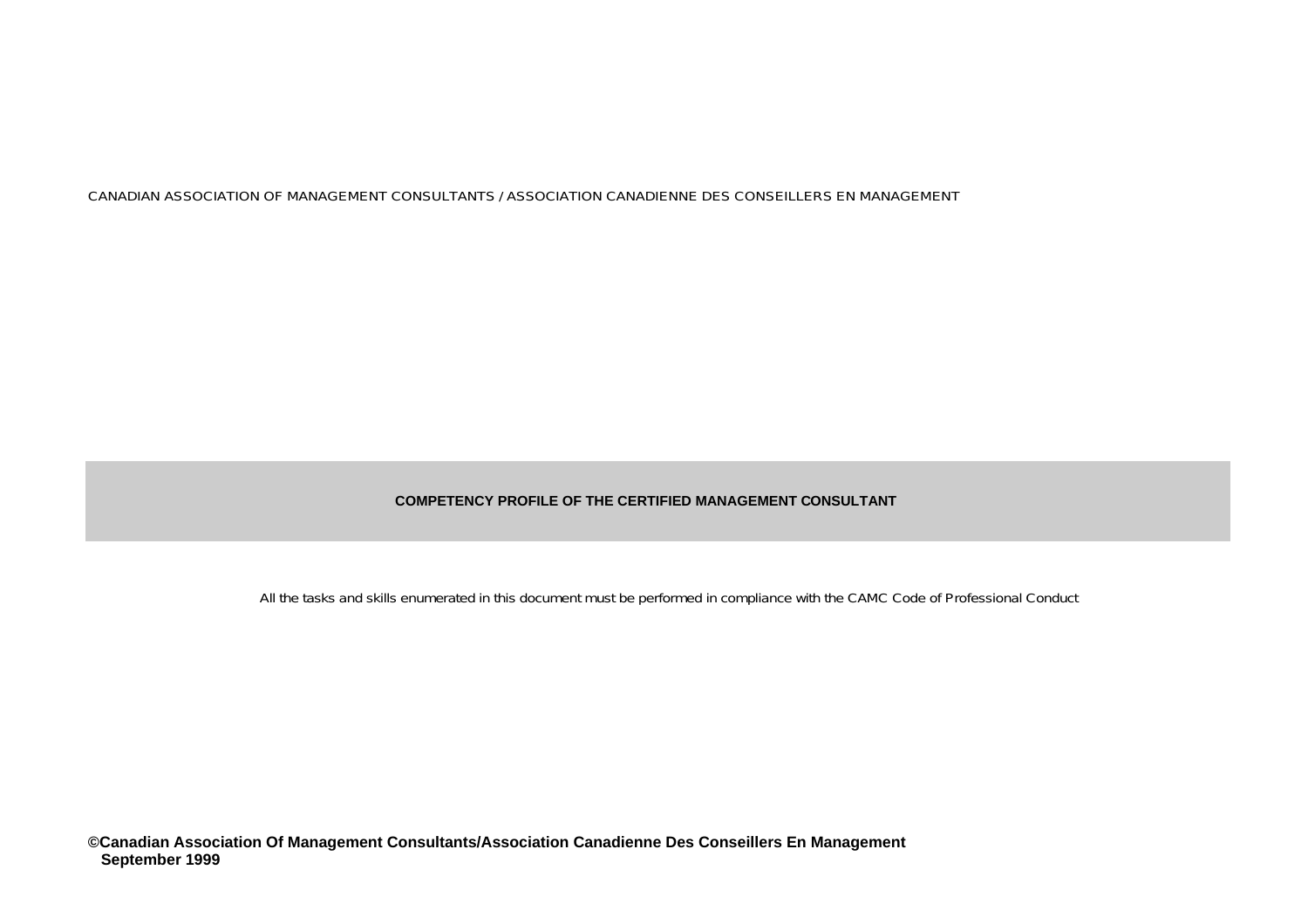*The Certified Management Consultant must be able to …*

#### **A.HELP CLIENTS TO ASSESS THEIR BUSINESS SITUATION, CHALLENGES AND OPPORTUNITIES**

*Critical skill : Exercise judgement (F1)* 

| <b>TASKS</b>                    | <b>SUBTASKS</b>                                                                 | <b>PERFORMANCE INDICATORS (1)</b>                                                                                                                                                                                                                     |
|---------------------------------|---------------------------------------------------------------------------------|-------------------------------------------------------------------------------------------------------------------------------------------------------------------------------------------------------------------------------------------------------|
| 1. Examine client's environment | 1.1 Conduct environmental scan<br>(e.g. SWOT, STEEP, etc.)                      | 1.1 Demonstrate research skills (F6)<br>1.1 Assimilate information quickly (F4)                                                                                                                                                                       |
|                                 | Make observations in areas other than one (those) in<br>which one specializes : | 1.2 to 1.7 Use observational skills (F5)                                                                                                                                                                                                              |
|                                 | 1.2 the strategy functional area                                                | 1.2 Make observations on elements such as:<br>the current strategic plan<br>. roles and responsibilities in strategic<br>management<br>. the strategic planning process<br>. strategy implementation practices<br>. strategic controls and evaluation |
|                                 | 1.3 the financial functional area                                               | 1.3 Make observations on elements such as :<br>. financial planning and control<br>. organizational form and taxes<br>. working capital management<br>. investment decisions<br>. capital structure<br>. financing decisions                          |
|                                 | 1.4 the human resources functional area                                         | 1.4 Make observations on elements such as :<br>. human resource planning<br>. staffing<br>. appraising<br>. compensating<br>. training and development<br>. industrial relations                                                                      |

(1) Two types of competency statements have been used as performance indicators : sub-subtasks (in regular fonts) and interpersonal or personal competencies (in *italic*).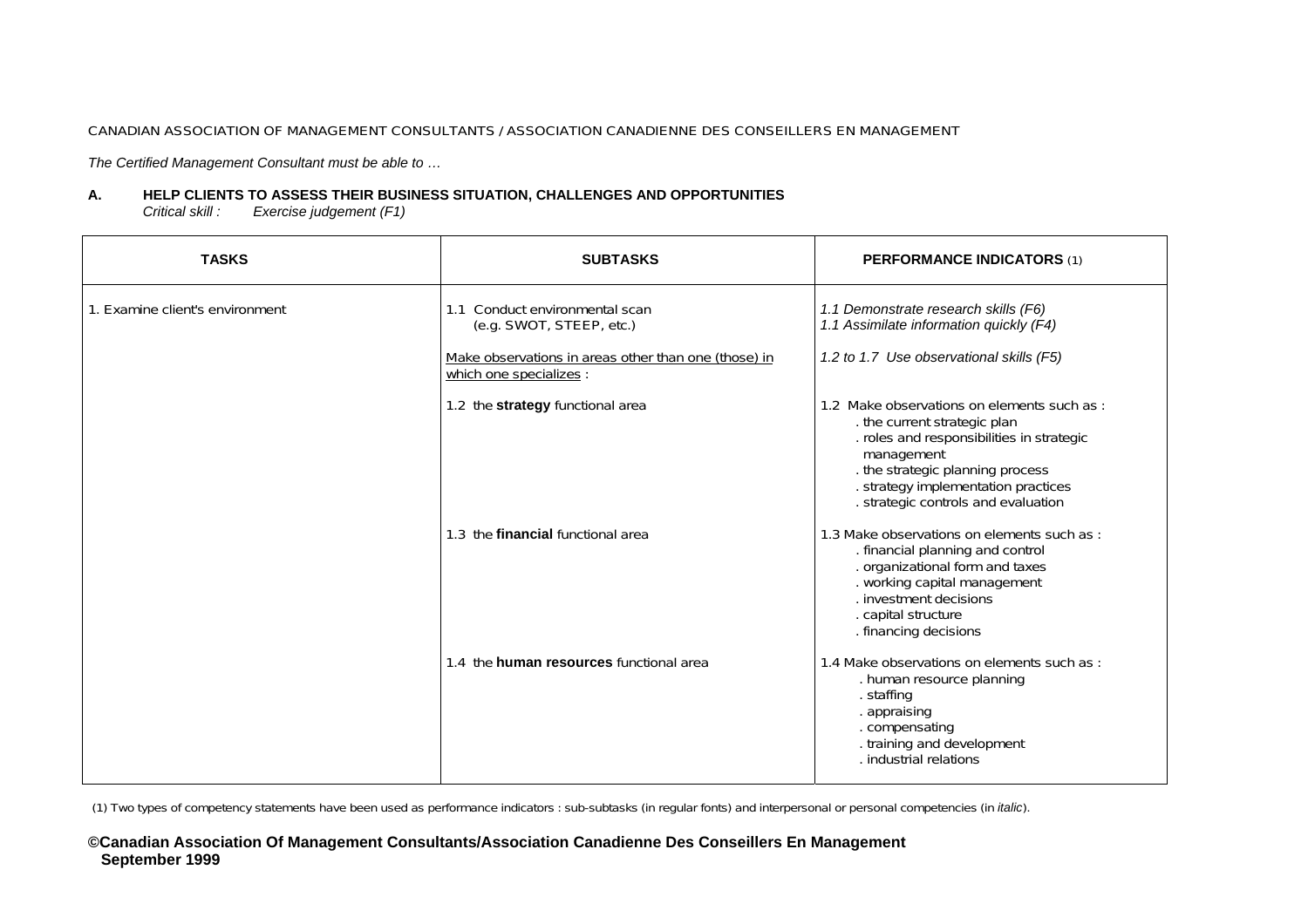*The Certified Management Consultant must be able to …*

#### **A. HELP CLIENTS TO ASSESS THEIR BUSINESS SITU A TION, CH ALLENGES A ND OPPORTUNITIE S** *Critical skill : Exercise judgement (F1)*

| <b>TASKS</b>                            | <b>SUBTASKS</b>                                                                 | <b>PERFORMANCE INDICATORS (1)</b>                                                                                                                                                                                                                                        |
|-----------------------------------------|---------------------------------------------------------------------------------|--------------------------------------------------------------------------------------------------------------------------------------------------------------------------------------------------------------------------------------------------------------------------|
| 1. Examine client's environment (cont.) | Make observations in areas other than one (those) in<br>which one specializes : |                                                                                                                                                                                                                                                                          |
|                                         | 1.5 the operations functional area                                              | 1.5 Make observations on elements such as:<br>. product design and capacity selection<br>. capacity planning<br>. facilities location and layout<br>. organization and methods<br>. equipment and facilities management<br>. demand forecasting<br>. production planning |
|                                         | 1.6 the technology functional area                                              | 1.6 Make observations on elements such as:<br>. the link to the strategic plan<br>. customers' needs<br>. performance and needs of internal IT<br>users<br>. the IS management process                                                                                   |
|                                         | 1.7 the marketing functional area                                               | 1.7 Make observations on elements such as:<br>. the link to the strategic plan<br>. the marketing management process<br>. market analysis and research practices<br>. marketing strategies<br>. the management of marketing programs                                     |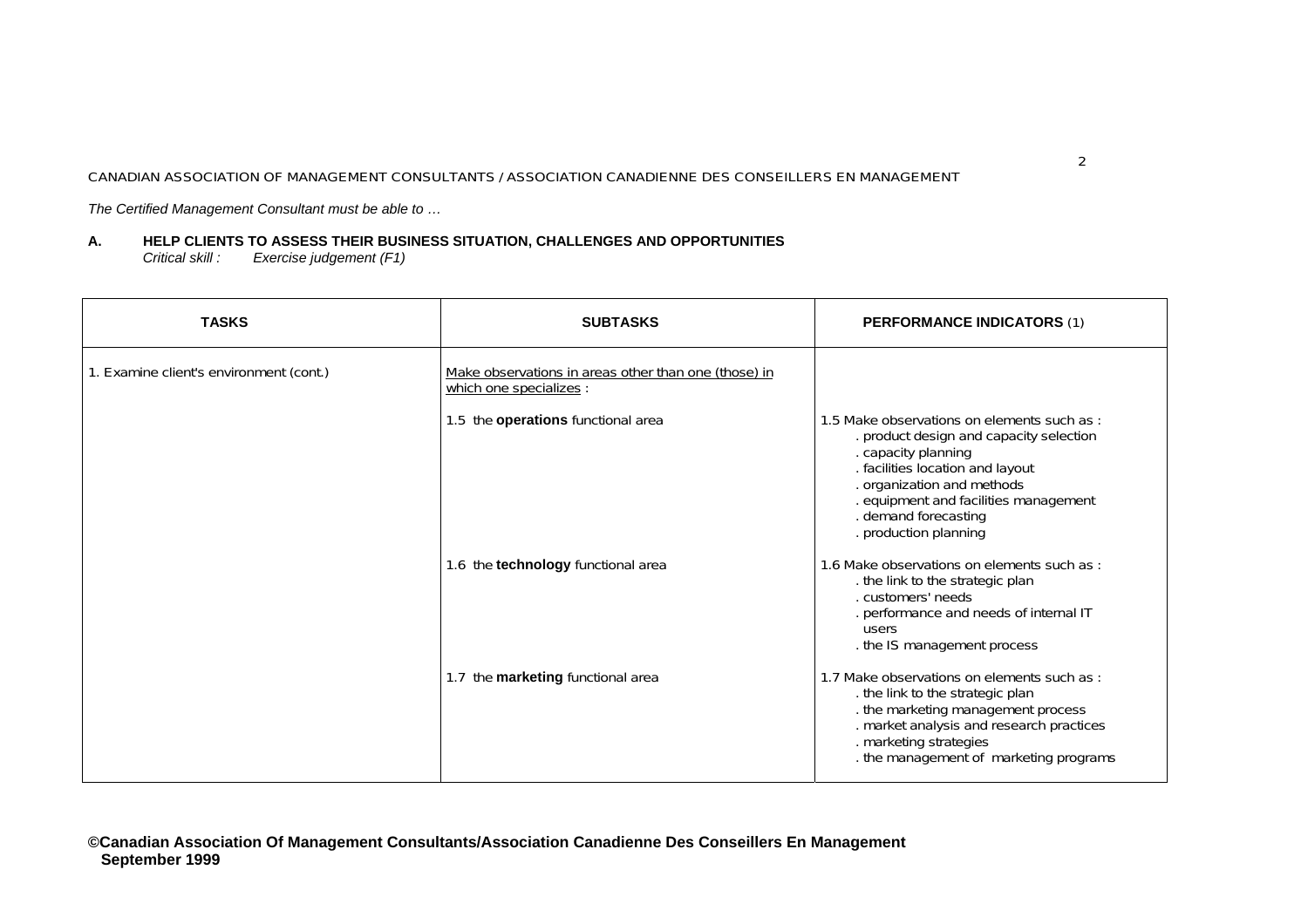*The Certified Management Consultant must be able to …*

#### **A. HELP CLIENTS TO ASSESS THEIR BUSINESS SITU A TION, CH ALLENGES A ND OPPORTUNITIE S** *Critical skill : Exercise judgement (F1)*

| <b>TASKS</b>                       | <b>SUBTASKS</b>                                                                          | <b>PERFORMANCE INDICATORS</b>                                                                                                                                                                                                                    |
|------------------------------------|------------------------------------------------------------------------------------------|--------------------------------------------------------------------------------------------------------------------------------------------------------------------------------------------------------------------------------------------------|
| 2. Diagnose the situation (*)      | 2.1 Determine critical issues                                                            | 2.1 Perform an overall (multifunctional) gap<br>analysis<br>2.1 Identify strengths, weaknesses, opportunities<br>and threats that could have an impact on the<br>company's future<br>2.1 Exercise judgement (F1)                                 |
| (*) highly critical                | 2.2 Develop hypotheses<br>2.3 Subject hypotheses to confirmation<br>2.4 Draw conclusions | 2.2 Demonstrate problem solving skills (F10)<br>2.2 Demonstrate research skills (F6)<br>2.3 Demonstrate listening skills (E2)<br>2.3 Demonstrate research skills (F6)<br>2.4 Demonstrate synthesizing skills (F8)<br>2.4 Exercise judgement (F1) |
| 3. Convey findings and conclusions | 3.1 Establish purposes of the communication                                              | 3.1 Identify target audience(s)<br>3.1 Clarify what the target audience(s) expect(s)<br>to hear / to read<br>3.1 Set one's own objective(s)<br>3.1 Exercise judgement (F1)                                                                       |
|                                    | 3.2 Develop communication strategies                                                     | 3.2 Define the content and style<br>3.2 Select the medium (media)<br>3.2 Determine the time and place<br>3.2 Apply relevant methods, tools, techniques<br>and technology (F7)                                                                    |
|                                    | 3.3 Demonstrate the validity of conclusions                                              | 3.3 Demonstrate oral communication skills (E3)<br>3.3 Demonstrate written communication skills<br>(E4)<br>3.3 Demonstrate presentation skills (E8)                                                                                               |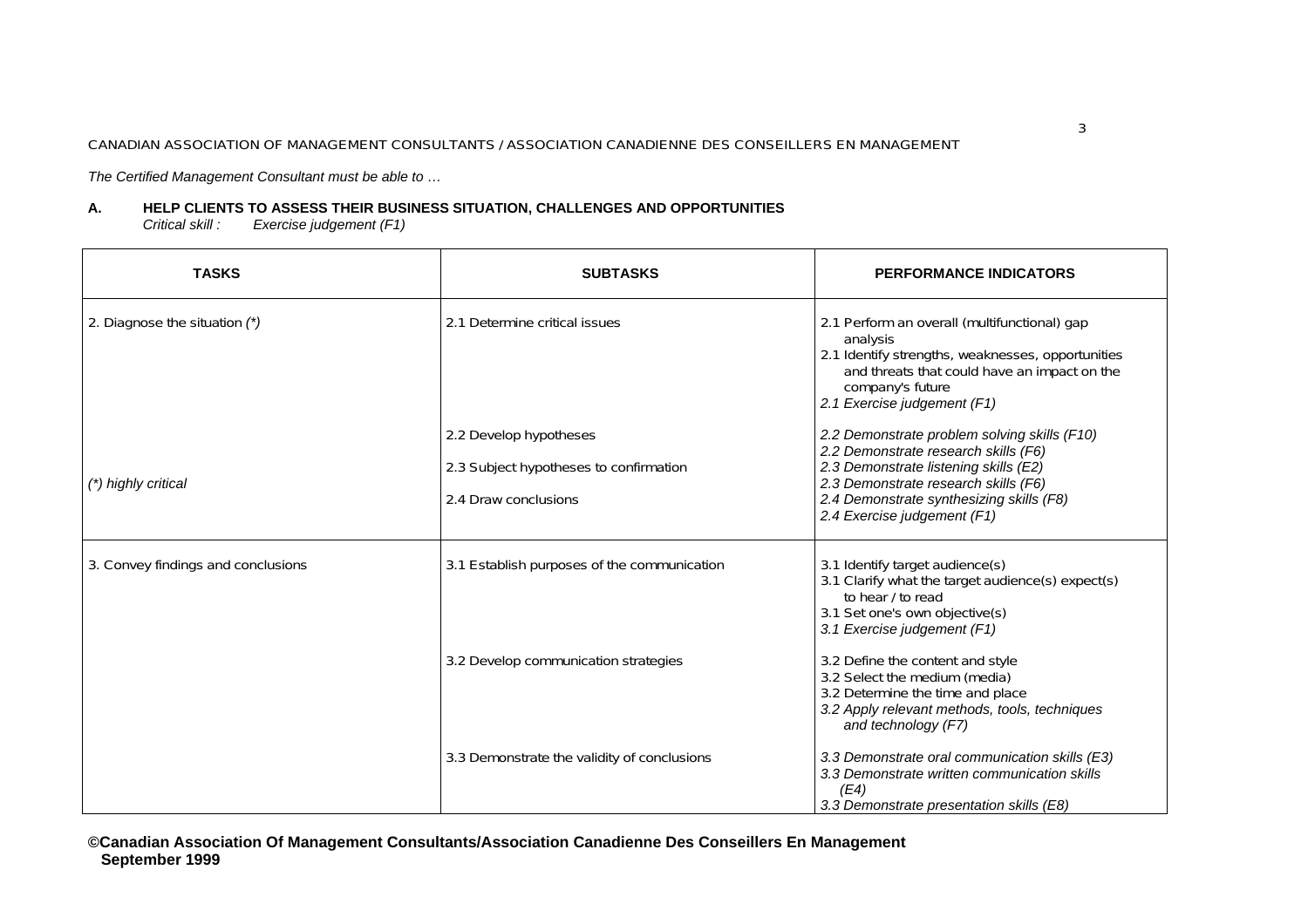*The Certified Management Consultant must be able to …*

### **B. HELP CLIENTS TO DEVELOP STRATEGIES FOR IMPROVEMENT**

*Critical skill : Demonstrate leadership skills (E5)* 

| <b>TASKS</b>                                                                             | <b>SUBTASKS</b>                                                                                                                                                                                     | <b>PERFORMANCE INDICATORS</b>                                                                                                                                            |
|------------------------------------------------------------------------------------------|-----------------------------------------------------------------------------------------------------------------------------------------------------------------------------------------------------|--------------------------------------------------------------------------------------------------------------------------------------------------------------------------|
| 1. Clarify client objectives<br><b>Establish priorities</b><br>1.1<br>1.2 Set objectives | Facilitate determination of criteria to set<br>priorities<br>1.1 Facilitate criteria based priority setting<br>1.1 Demonstrate facilitation skills (E10)<br>1.1 Demonstrate respect for client (E1) |                                                                                                                                                                          |
|                                                                                          |                                                                                                                                                                                                     | 1.2 Apply the SMART standard<br>1.2 Demonstrate leadership skills (E5)<br>1.2 Demonstrate analytical skills (F3)                                                         |
| 2. Generate possible solutions                                                           | 2.1 Consult people                                                                                                                                                                                  | 2.1 Determine whom to consult<br>2.1 Select format(s) and technique(s)<br>2.1 Demonstrate facilitation skills (E10)<br>2.1 Apply relevant methods, tools, techniques and |
|                                                                                          | 2.2 Conduct research                                                                                                                                                                                | technology (F7)<br>2.2 Survey / select printed information sources<br>2.2 Survey / select electronic information sources<br>2.2 Demonstrate research skills (F6)         |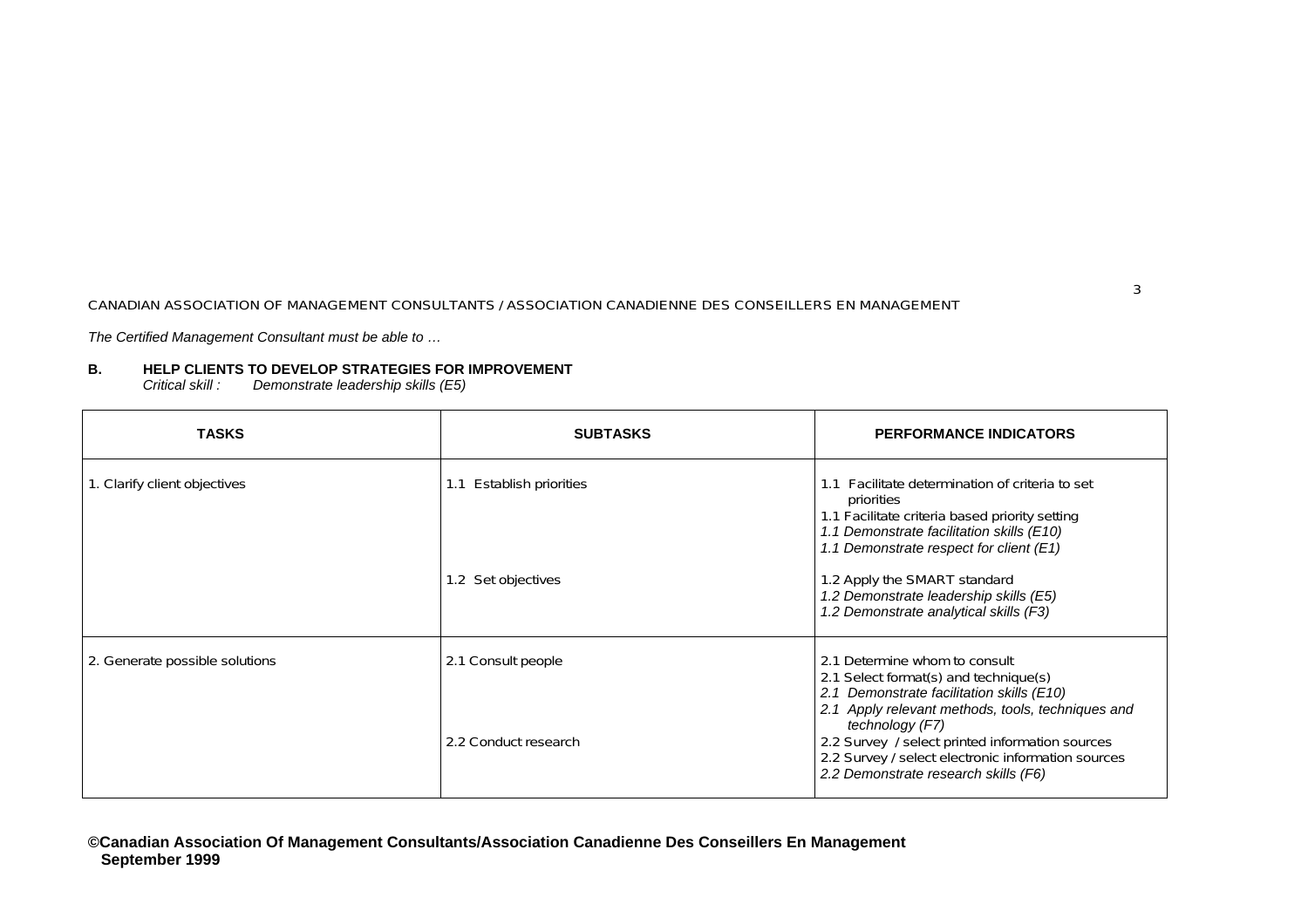*The Certified Management Consultant must be able to …*

#### **B. HELP CLIENTS TO DEVELOP STRATEGIES FOR IMPROVEMENT**

*Critical skill : Demonstrate leaders hip skills (E5)*

| <b>TASKS</b>                              | <b>SUBTASKS</b>                                                                                  | <b>PERFORMANCE INDICATORS</b>                                                                                                                                             |
|-------------------------------------------|--------------------------------------------------------------------------------------------------|---------------------------------------------------------------------------------------------------------------------------------------------------------------------------|
| 3. Assess solutions and their impacts (*) | 3.1 Develop evaluation criteria                                                                  | 3.1 Identify success factors (e.g. cost, time,<br>efficiency, acceptability, etc.)<br>3.1 Convert success factors into criteria<br>3.1 Demonstrate analytical skills (F3) |
|                                           | 3.2 Establish weighting and scoring scheme                                                       | 3.2 Assign values to criteria to reflect their<br>respective level of criticality<br>3.2 Apply relevant methods, tools, techniques<br>and technology (F7)                 |
| (*) highly critical                       | 3.3 Investigate solutions<br>3.4 Apply evaluation criteria and scoring<br>3.5 Finalize selection | Demonstrate research skills (F6)<br>3.3<br>Demonstrate analytical skills (F3)<br>3.4<br>3.5 Demonstrate leadership skills (E5)                                            |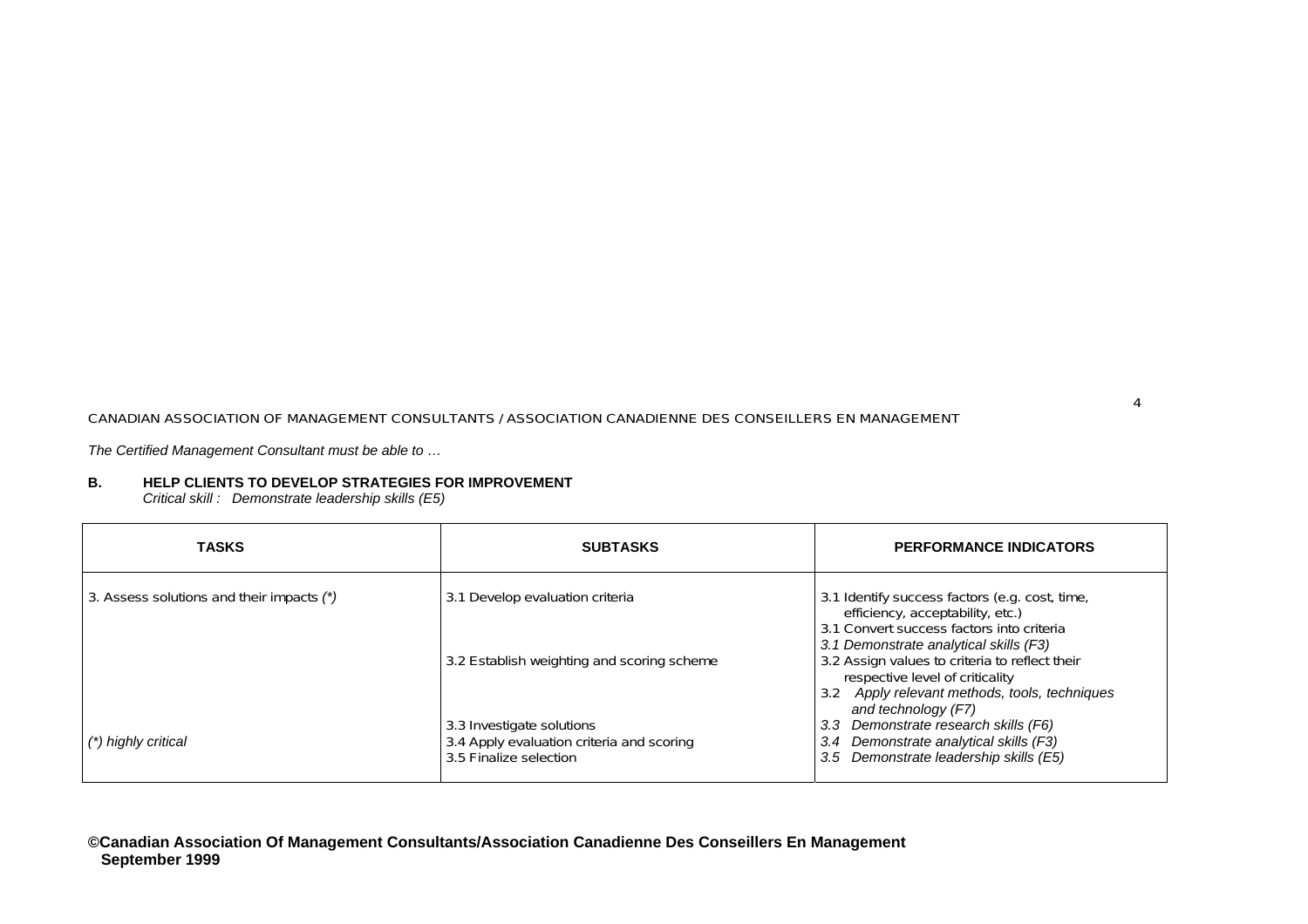*The Certified Management Consultant must be able to …*

### **C. HELP CLIENTS TO IMPLEMENT A RECOMMENDATION**

*Critical skill : Demonstrate coaching skills (E7)* 

| <b>TASKS</b>              | <b>SUBTASKS</b>                               | <b>PERFORMANCE INDICATORS</b>                                                                                                                                                 |
|---------------------------|-----------------------------------------------|-------------------------------------------------------------------------------------------------------------------------------------------------------------------------------|
| 1. Develop an action plan | 1.1 Establish objectives                      | 1.1 Apply the SMART standard<br>1.1 Demonstrate leadership skills (E5)                                                                                                        |
|                           | 1.2 Identify tasks<br>1.3 Determine resources | 1.2 Demonstrate analytical skills (F3)<br>1.2 Demonstrate conceptual skills (F9)<br>1.3 Determine required human resources                                                    |
|                           |                                               | 1.3 Determine required equipment, material and<br>supplies<br>1.3 Determine required facility (facilities)<br>1.3 Determine budget<br>1.3 Demonstrate negotiation skills (E6) |
|                           | 1.4 Establish schedule                        | 1.4 Apply relevant methods, tools, techniques<br>and technology (F7)<br>1.4 Demonstrate negotiation skills (E6)                                                               |
| 2. Secure resources       | 2.1 Locate resources                          | 2.1 Demonstrate research skills (F6)                                                                                                                                          |
|                           | 2.2 Evaluate resources                        | 2.2 Demonstrate analytical skills (F3)<br>2.2 Exercise judgement (F1)                                                                                                         |
|                           | 2.3 Select resources                          | 2.3 Demonstrate decision making skills (F11)<br>2.3 Demonstrate leadership skills (E5)                                                                                        |
|                           | 2.4 Finalize resource arrangement             | 2.4 Demonstrate negotiation skills (E6)                                                                                                                                       |

**©Canadian Association Of Management Consultants/Association Canadienne Des Conseillers En Management September 1999**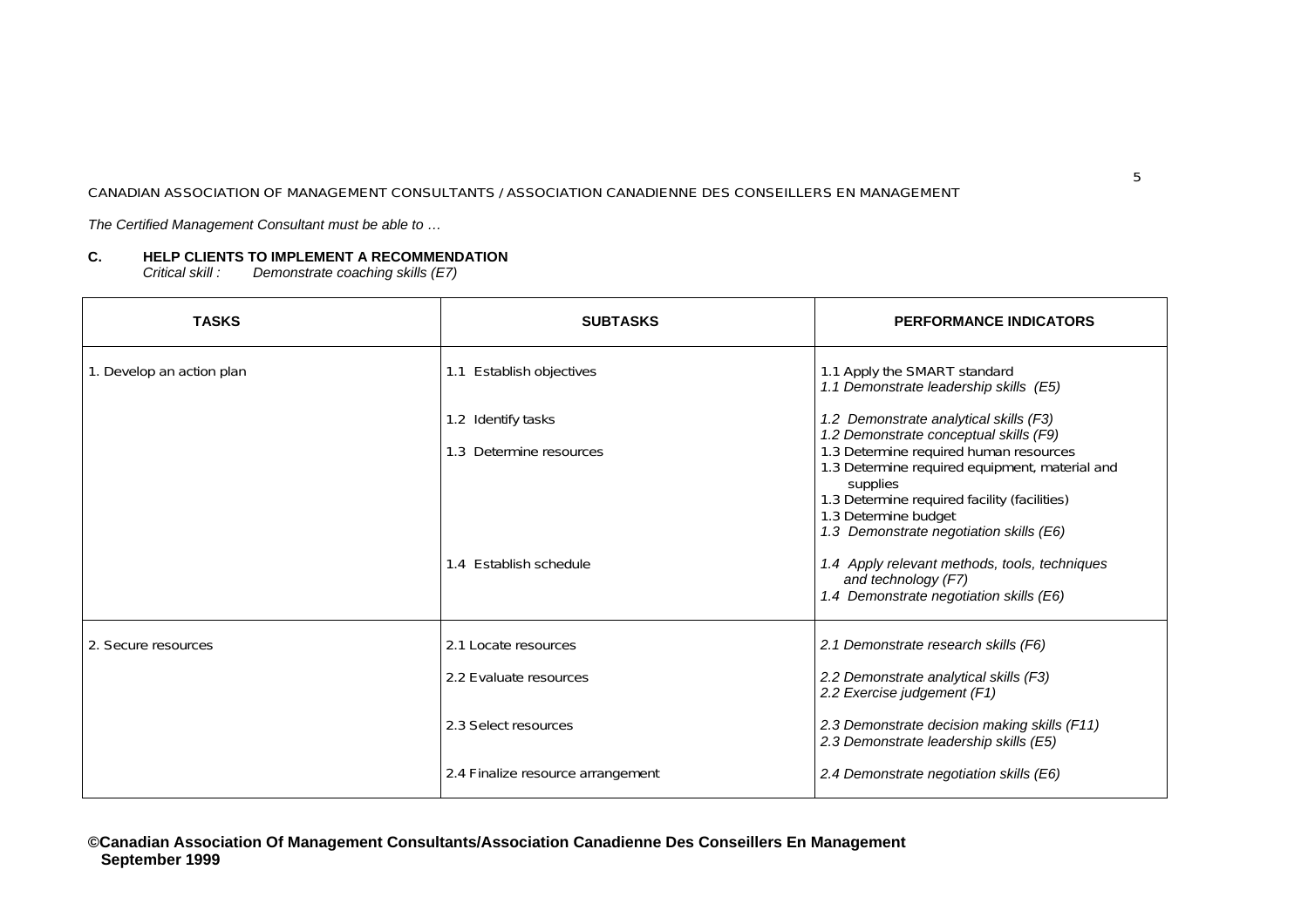*The Certified Management Consultant must be able to …*

### **C. HELP CLIENT TO IMPLEMENT A RECOMMENDATION**

*Critical skill : Demonstrate coaching skills (E7)* 

| <b>TASKS</b>                         | <b>SUBTASKS</b>        | <b>PERFORMANCE INDICATORS</b>                                                                                                                      |
|--------------------------------------|------------------------|----------------------------------------------------------------------------------------------------------------------------------------------------|
| 3. Coordinate project and activities | 3.1 Monitor activities | 3.1 Use observational skills (F5)                                                                                                                  |
|                                      | 3.2 Report progress    | 3.2 Demonstrate oral communication skills (E3)<br>3.2 Demonstrate written communication skills<br>(E4)<br>3.2 Demonstrate presentation skills (E8) |
|                                      | 3.3 Resolve issues     | 3.3 Demonstrate problem solving skills (F10)<br>3.3 Demonstrate negotiation skills (E6)<br>3.3 Demonstrate conflict management skills<br>(E11)     |
|                                      | 3.4 Adjust plans       | 3.4 Demonstrate flexibility (E14)<br>3.4 Stay focused (F12)                                                                                        |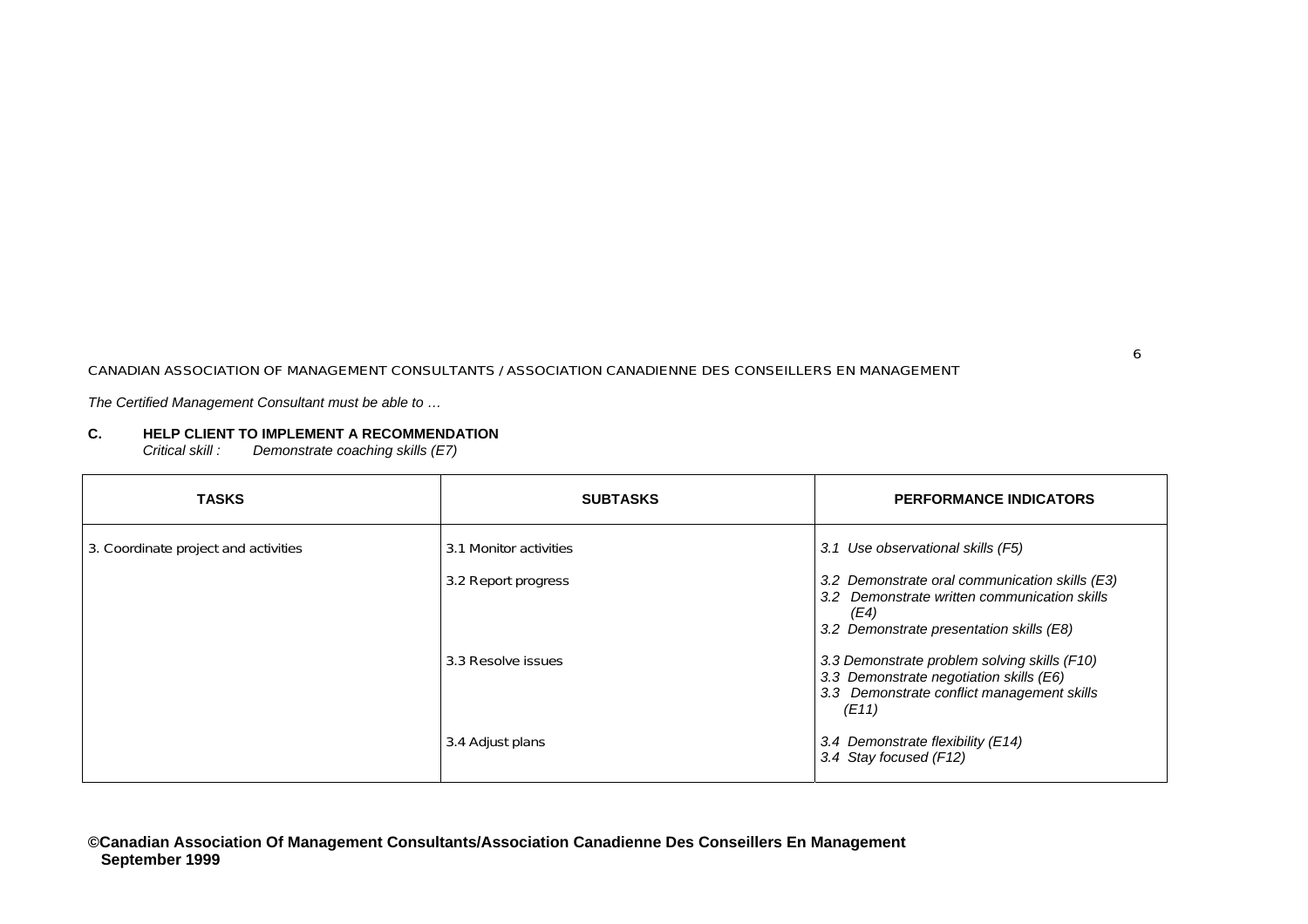*The Certified Management Consultant must be able to …*

### **C. HELP CLIENT TO IMPLEMENT A RECOMMENDATION**

*Critical skill : Demonstrate coaching skills (E7)* 

| <b>TASKS</b>                   | <b>SUBTASKS</b>                                              | <b>PERFORMANCE INDICATORS</b>                                                                                                                                                                                                                                        |
|--------------------------------|--------------------------------------------------------------|----------------------------------------------------------------------------------------------------------------------------------------------------------------------------------------------------------------------------------------------------------------------|
| 4. Build client capability (*) | 4.1 Assess capabilities                                      | 4.1 Compare client's current implementation<br>practices to benchmarking standards<br>4.1 Demonstrate analytical skills (F3)<br>4.1 Exercise judgement (F1)                                                                                                          |
|                                | 4.2 Ensure development of strategy for knowledge<br>transfer | 4.2 Identify knowledge transfer "recipients"<br>4.2 Describe desired skills and behaviors<br>4.2 Demonstrate conceptual / development skills<br>(F9)<br>4.2 Apply relevant methods, tools, techniques<br>and technology (F7)<br>4.3 Demonstrate coaching skills (E7) |
| (*) highly critical            | 4.3 Transfer knowledge<br>4.4 Evaluate progress              | 4.4 Develop / administer evaluation tools<br>4.4 Facilitate debriefing meetings<br>4.4 Use observational skills (F5)<br>4.4 Demonstrate analytical skills (F3)                                                                                                       |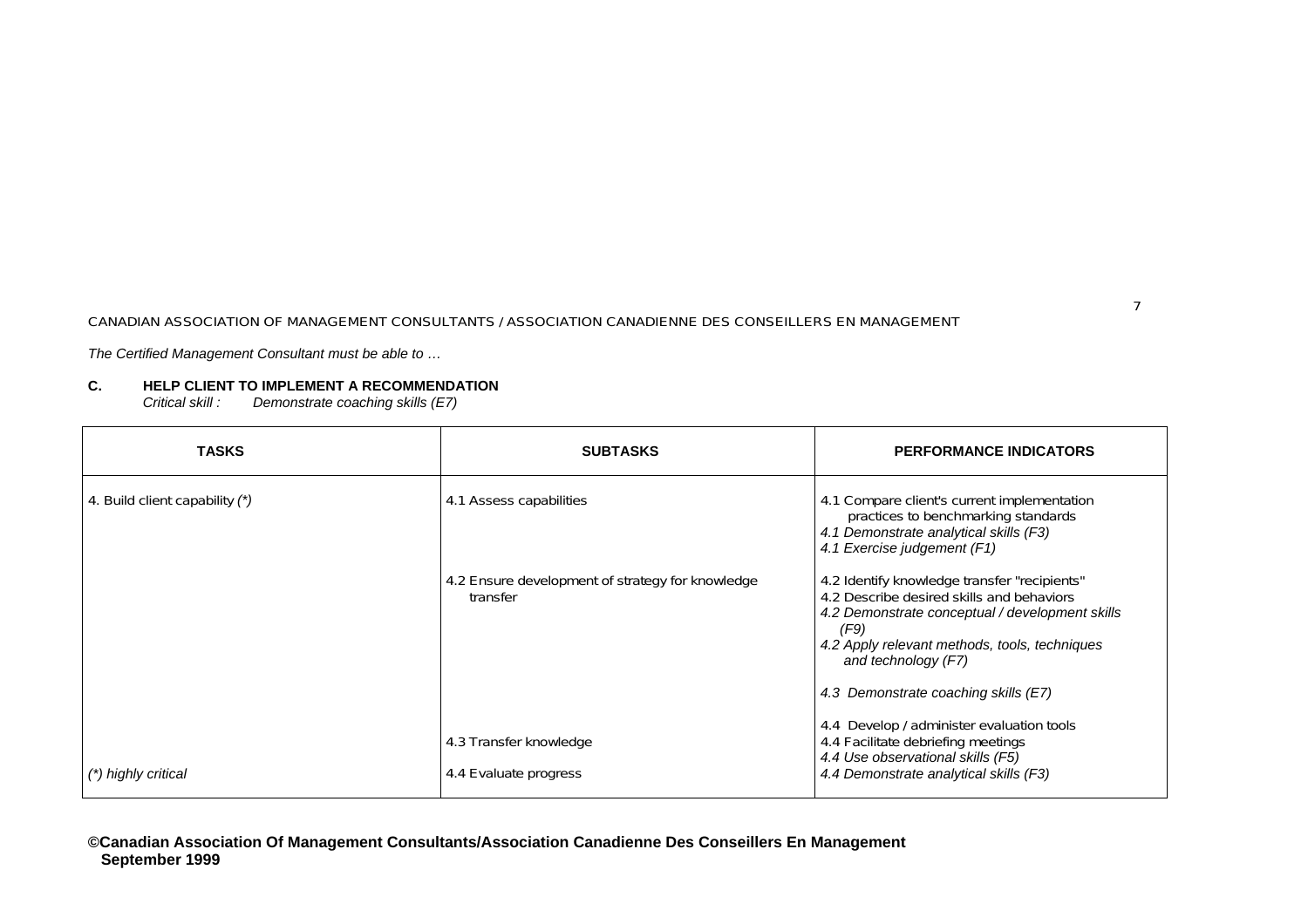*The Certified Management Consultant must be able to …*

## **C. HELP CLIENT TO IMPLEMENT A RECOMMENDATION**

*Critical skill : Demonstrate coaching skills (E7)* 

| TASKS               | <b>SUBTASKS</b>                                                                                                                 | <b>PERFORMANCE INDICATORS</b>                                                                                                                                                                                                                                                                                                                                                                                                                                                                                                        |
|---------------------|---------------------------------------------------------------------------------------------------------------------------------|--------------------------------------------------------------------------------------------------------------------------------------------------------------------------------------------------------------------------------------------------------------------------------------------------------------------------------------------------------------------------------------------------------------------------------------------------------------------------------------------------------------------------------------|
| 5. Evaluate results | 5.1 Determine measurement / assessment strategies<br>5.2 Conduct the assessment<br>5.3 Interpret results<br>5.4 Report findings | 5.1 Set selection criteria<br>5.1 Perform benchmarking analysis regarding<br>measurement / assessment strategies<br>5.1 Apply selection criteria<br>5.1 Demonstrate research skills (F6)<br>5.2 Use observational skills (F5)<br>5.2 Apply relevant methods, tools, techniques<br>and technology (F7)<br>5.3 Demonstrate analytical skills (F3)<br>5.3 Exercise judgement (F1)<br>5.4 Demonstrate oral communication skills (E3)<br>5.4 Demonstrate written communication skills<br>(E4)<br>5.4 Demonstrate presentation skills (E8) |

8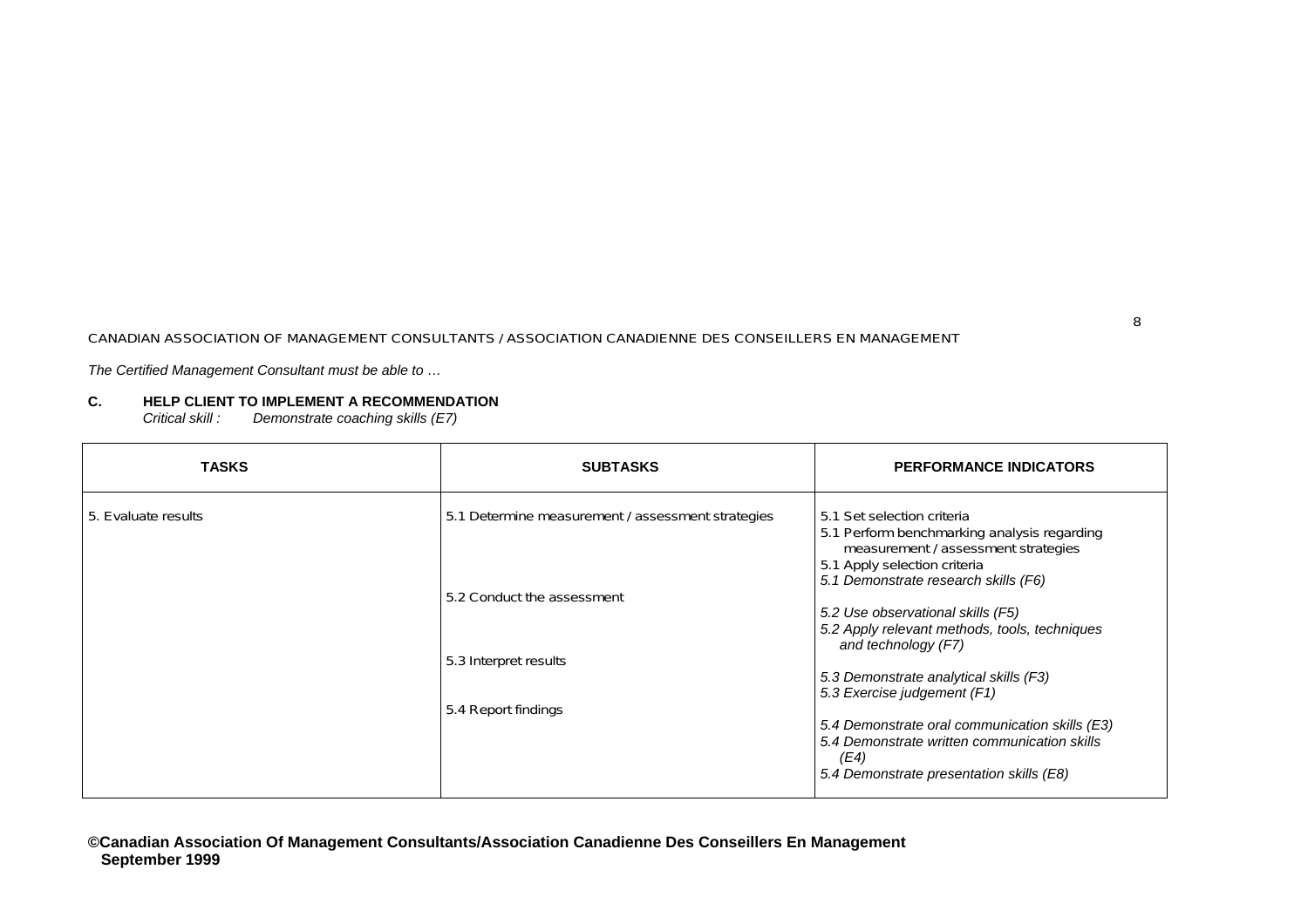*The Certified Management Consultant must be able to …*

### **D. CONDUCT A CONSULTING ASSIGNMENT**

*Critical skill : Stay focused (F12)* 

| <b>TASKS</b>              | <b>SUBTASKS</b>                                                                                                                                                                                              | <b>PERFORMANCE INDICATORS</b>                                                                                                                                                                                                                                                                              |
|---------------------------|--------------------------------------------------------------------------------------------------------------------------------------------------------------------------------------------------------------|------------------------------------------------------------------------------------------------------------------------------------------------------------------------------------------------------------------------------------------------------------------------------------------------------------|
| 1. Define client needs    | 1.1 Determine background and current situation                                                                                                                                                               | 1.1 Demonstrate interviewing skills (E13)<br>1.1 Assimilate information quickly (F4)                                                                                                                                                                                                                       |
|                           | 1.2 Identify client's prefered future                                                                                                                                                                        | 1.2 Demonstrate interviewing skills (E13)<br>1.2 Assimilate information quickly (F4)                                                                                                                                                                                                                       |
|                           | 1.3 Capture client's current reality                                                                                                                                                                         | 1.3 Demonstrate analytical skills (F3)<br>1.3 Demonstrate synthesizing skills (F8)                                                                                                                                                                                                                         |
|                           | 1.4 Define the gap                                                                                                                                                                                           | 1.4 Describe the discrepancy between the prefered<br>future (optimals) and the current situation<br>(actuals)<br>1.4 Demonstrate synthesizing skills (F8)                                                                                                                                                  |
| 2. Define scope and risks | 2.1 Determine functional areas to be included / excluded                                                                                                                                                     | 2.1 Demonstrate analytical skills (F3)<br>2.1 Exercise judgement (F1)                                                                                                                                                                                                                                      |
|                           | 2.2 Assess the complexity of the assignment                                                                                                                                                                  | 2.2 Demonstrate analytical skills (F3)<br>2.2 Exercise judgement (F1)                                                                                                                                                                                                                                      |
|                           | 2.3 Enumerate risk elements                                                                                                                                                                                  | 2.3 Demonstrate analytical skills (F3)                                                                                                                                                                                                                                                                     |
|                           | 2.4 Establish risk scale                                                                                                                                                                                     | 2.4 Demonstrate conceptual skills (F9)                                                                                                                                                                                                                                                                     |
|                           | 2.5 Apply risk scale to assignment                                                                                                                                                                           | 2.5 Demonstrate analytical skills (F3)                                                                                                                                                                                                                                                                     |
| 3. Develop a proposal     | 3.1 Summarize client needs<br>3.2 Describe objectives and scope of mandate<br>3.3 Define deliverables<br>3.4 Identify critical success factors<br>3.5 Specify required resources<br>3.6 Communicate proposal | 3.1 Demonstrate synthesizing skills (F8)<br>3.2 Demonstrate synthesizing skills (F8)<br>3.3 Demonstrate synthesizing skills (F8)<br>3.4 Exercise judgement (F1)<br>3.5 Demonstrate analytical skills (F3)<br>3.6 Demonstrate written communication skills (E4)<br>3.6 Demonstrate presentation skills (E8) |
|                           |                                                                                                                                                                                                              | 3.6 Demonstrate negotiation skills (E6)                                                                                                                                                                                                                                                                    |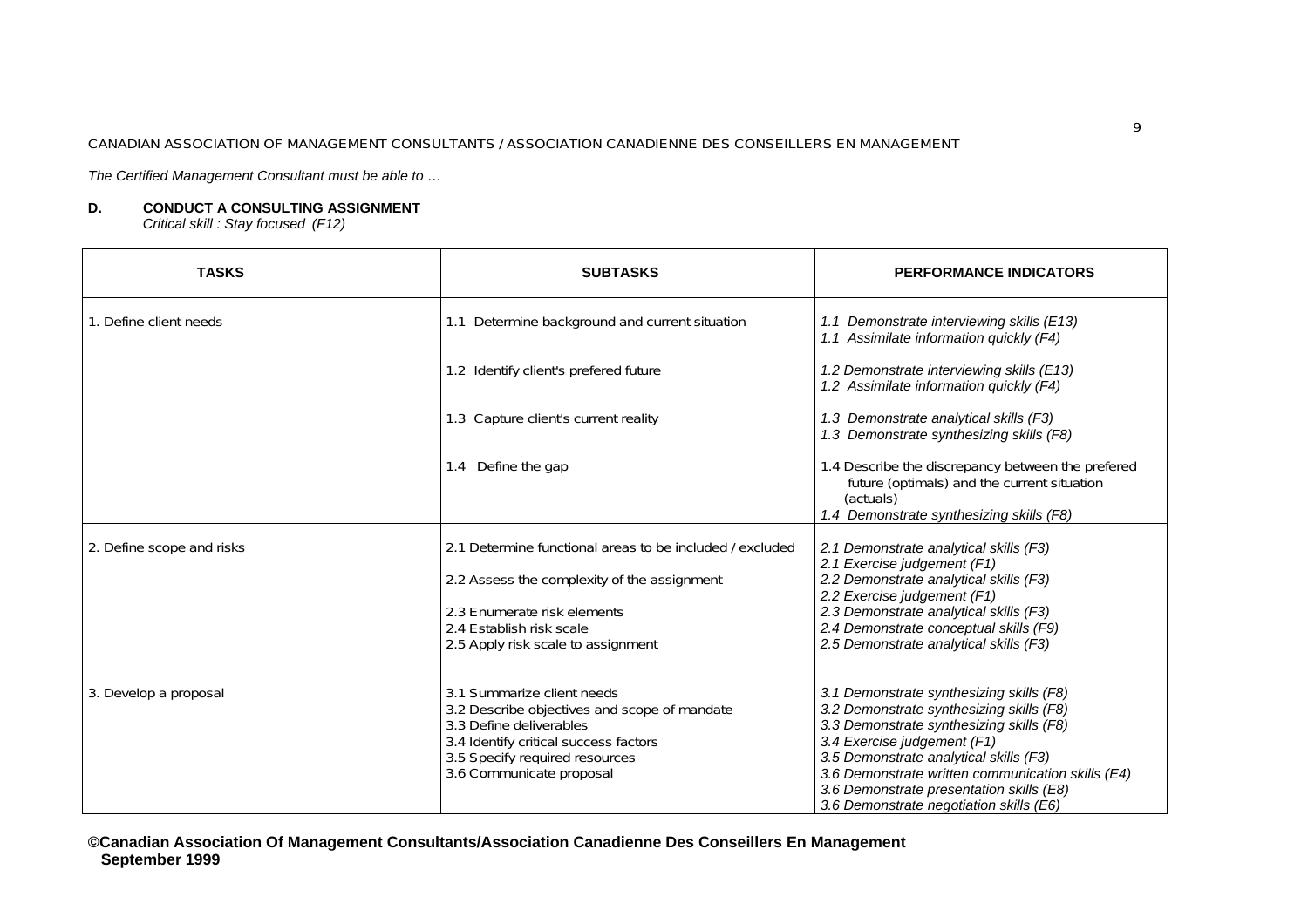*The Certified Management Consultant must be able to …*

# **D. CONDUCT A CONSULTING ASSIGNMENT**

*Critical skill : Stay focused (F12)* 

| <b>TASKS</b>                                    | <b>SUBTASKS</b>                                                                                                                                                                                            | <b>PERFORMANCE INDICATORS</b>                                                                                                                                                                                                                                                                                                                                                                                                                             |
|-------------------------------------------------|------------------------------------------------------------------------------------------------------------------------------------------------------------------------------------------------------------|-----------------------------------------------------------------------------------------------------------------------------------------------------------------------------------------------------------------------------------------------------------------------------------------------------------------------------------------------------------------------------------------------------------------------------------------------------------|
| 4. Confirm assignment                           | 4.1 Review content of proposal<br>4.2 Make adjustments<br>4.3 Develop action plan (or project charter)<br>4.4 Formalize contractual agreement                                                              | 4.1 Demonstrate analytical skills (F3)<br>4.2 Demonstrate listening skills (E2)<br>4.2 Demonstrate flexibility (E14)<br>4.3 Apply relevant methods, tools, techniques and<br>technology (F7)<br>4.4 Demonstrate negotiation skills (E6)                                                                                                                                                                                                                   |
| 5. Manage assignment (*)<br>(*) highly critical | 5.1 Communicate scope and expectations to internal and<br>external collaborators<br>5.2 Implement a decision making process<br>5.3 Implement a monitoring process<br>5.4 Control risks<br>5.5 Adjust plans | 5.1 Demonstrate oral communication skills (E3)<br>5.1 Demonstrate written communication skills (E4)<br>5.1 Demonstrate presentation skills (E8)<br>5.2 Demonstrate leadership skills (E5)<br>5.2 Demonstrate problem solving skills (F10)<br>5.3 Apply relevant methods, tools, techniques and<br>technology (F7)<br>5.4 Exercise judgement (F1)<br>5.4 Demonstrate leadership skills (E5)<br>5.5 Demonstrate flexibility (E14)<br>5.5 Stay focused (F12) |
| 6. Conclude the assignment                      | 6.1 Review conduct of assignment<br>6.2 Determine client satisfaction<br>6.3 Resolve outstanding issues                                                                                                    | 6.1 Demonstrate analytical skills (F3)<br>6.2 Demonstrate listening skills (E2)<br>6.3 Demonstrate negotiation skills (E6)<br>6.3 Demonstrate flexibility (E14)                                                                                                                                                                                                                                                                                           |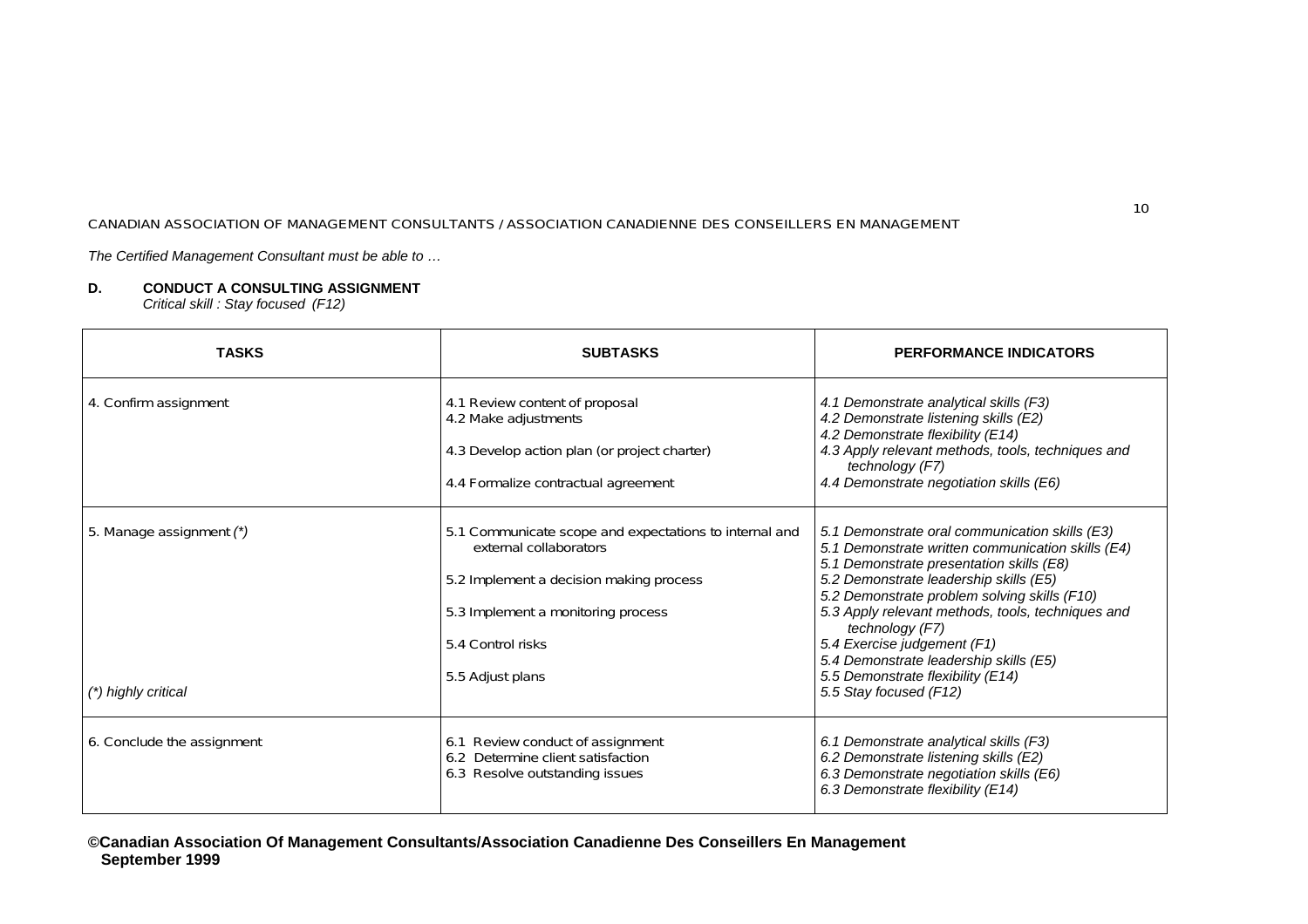*The Certified Management Consultant must be able to …*

| <b>SKILLS</b>                               | <b>SUBSKILLS</b>                                                                                  | <b>PERFORMANCE INDICATORS</b>                                                                                                                          |
|---------------------------------------------|---------------------------------------------------------------------------------------------------|--------------------------------------------------------------------------------------------------------------------------------------------------------|
| 1. Demonstrate respect for client           | 1.1 Respond to client expectations<br>1.2 Maintain / improve quality of services                  | 1.1 Identify needs and expectations<br>1.2 Obtain information from client<br>1.2 Initiate action / address issues with a<br>« client mindset »         |
|                                             | 1.3 Easily establish contact with clients<br>1.4 Maintain long lasting relationships with clients | 1.3 -1.4 Demonstrate interpersonnal skills<br>1.3 -1.4 Demonstrate listening skills<br>1.3 -1.4 Demonstrate professional competence                    |
| 2. Demonstrate listening skills             | 2.1 Verify one's understanding                                                                    | 2.1 Summarize someone else's opinion even when<br>one disagrees<br>2.1 Use restatement                                                                 |
|                                             | 2.2 Interpret body language<br>2.3 Demonstrate empathy                                            | 2.1 Use question techniques to validate one's<br>understanding (also appropriate for 2.2 and 2.3)                                                      |
| 3. Demonstrate oral communication skills    | (Generally not required, this skill being relatively<br>self-explanatory)                         | 3. Give clear directions / instructions<br>3. Explain complex issues in plain<br>written or verbal language<br>3. Demonstrate synthesizing skills (F8) |
| 4. Demonstrate written communication skills | 4.1 Write clearly and concisely<br>4.2 Organize complex information to facilitate                 | 4.1 Use appropriate vocabulary and terminology<br>4.2 Demonstrate synthesizing skills (F8)                                                             |
|                                             | understanding                                                                                     |                                                                                                                                                        |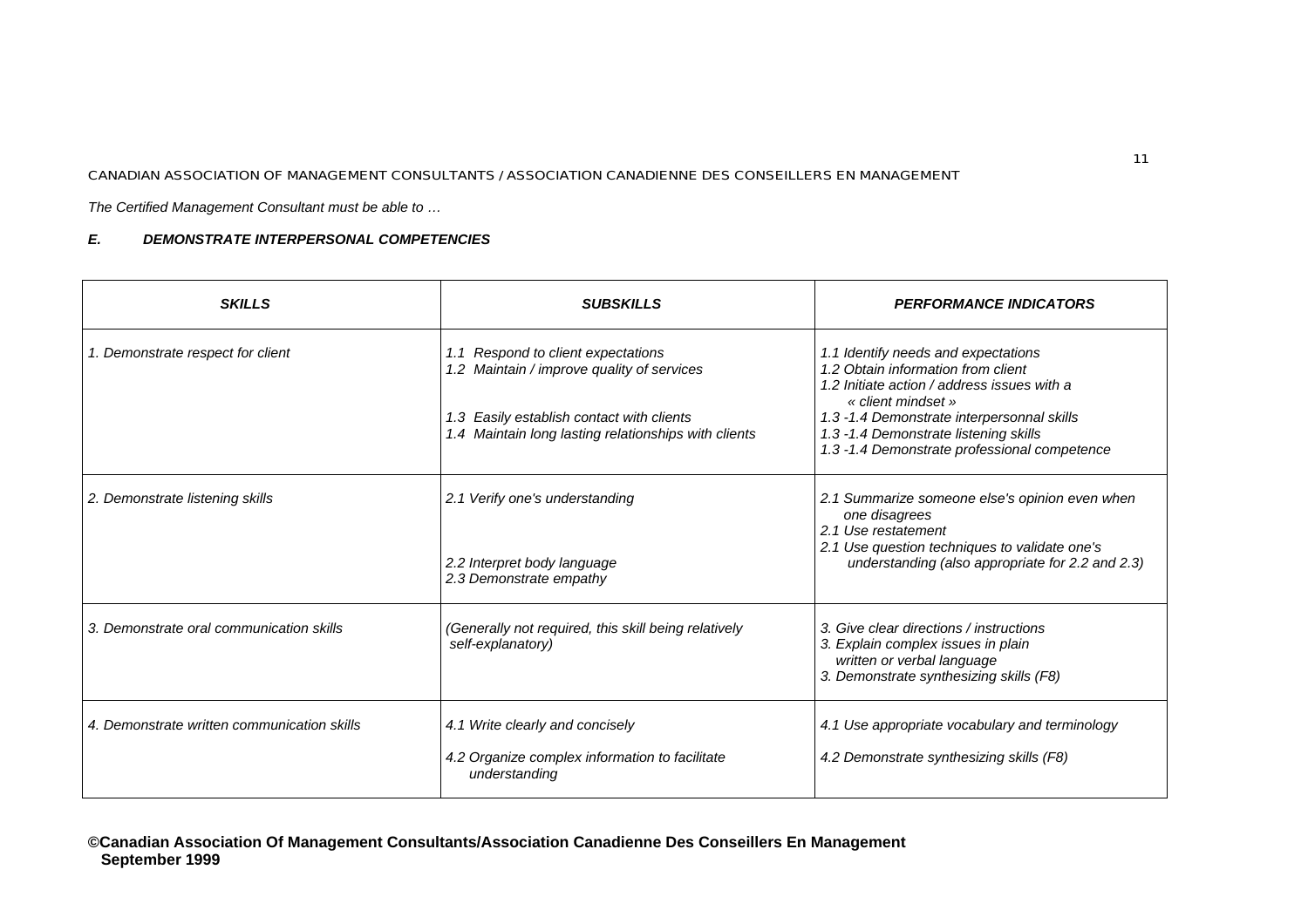*The Certified Management Consultant must be able to …*

| <b>SKILLS</b>                      | <b>SUBSKILLS</b>                                                                                                          | <b>PERFORMANCE INDICATORS</b>                                                                                                                                                                                                                                                                                              |
|------------------------------------|---------------------------------------------------------------------------------------------------------------------------|----------------------------------------------------------------------------------------------------------------------------------------------------------------------------------------------------------------------------------------------------------------------------------------------------------------------------|
| 5. Demonstrate leadership skills   | 5.1 Demonstrate a capacity to influence<br>5.2 Orient individual and team efforts                                         | 5.1 Express / promote ideas<br>5.1 Take a clear stand on issues<br>5.1 Make oneself understood and respected<br>5.2 Define / suggest / recall objectives<br>5.2 Follow up on tasks / deliverables<br>5.2 Adjust / modify objectives and / or conditions                                                                    |
| 6. Demonstrate negotiation skills  | 6.1 Create a positive climate<br>6.2 Persuade / argue<br>6.3 Find a win-win arrangement / settlement                      | 6.1 Find appropriate time and place<br>6.1 Demonstrate listening skills<br>6.1 Demonstrate empathy<br>6.2 Present / defend one's position with emphasis<br>on its benefits for the other party(ies)<br>6.3 Try to understand position of other party(ies)<br>6.3 Identify items / issues where a compromise<br>is possible |
| 7. Demonstrate coaching skills     | 7.1 Identify individual's requirements for coaching                                                                       | 7.1 Provide direction and feedback on a timely /<br>regular basis<br>7.1 Provide guidance, instruction and assistance<br>on a timely / regular basis.                                                                                                                                                                      |
| 8. Demonstrate presentation skills | 8.1 Make one-on-one presentations<br>8.2 Make presentations to small groups<br>8.3 Make presentations to a large audience | 8.1 to 8.3<br>Explain complex issues in plain language<br>Demonstrate synthesizing skills (G8)<br>Demonstrate ability to "captivate" the audience<br>Demonstrate ability to persuade / to convince the<br>audience                                                                                                         |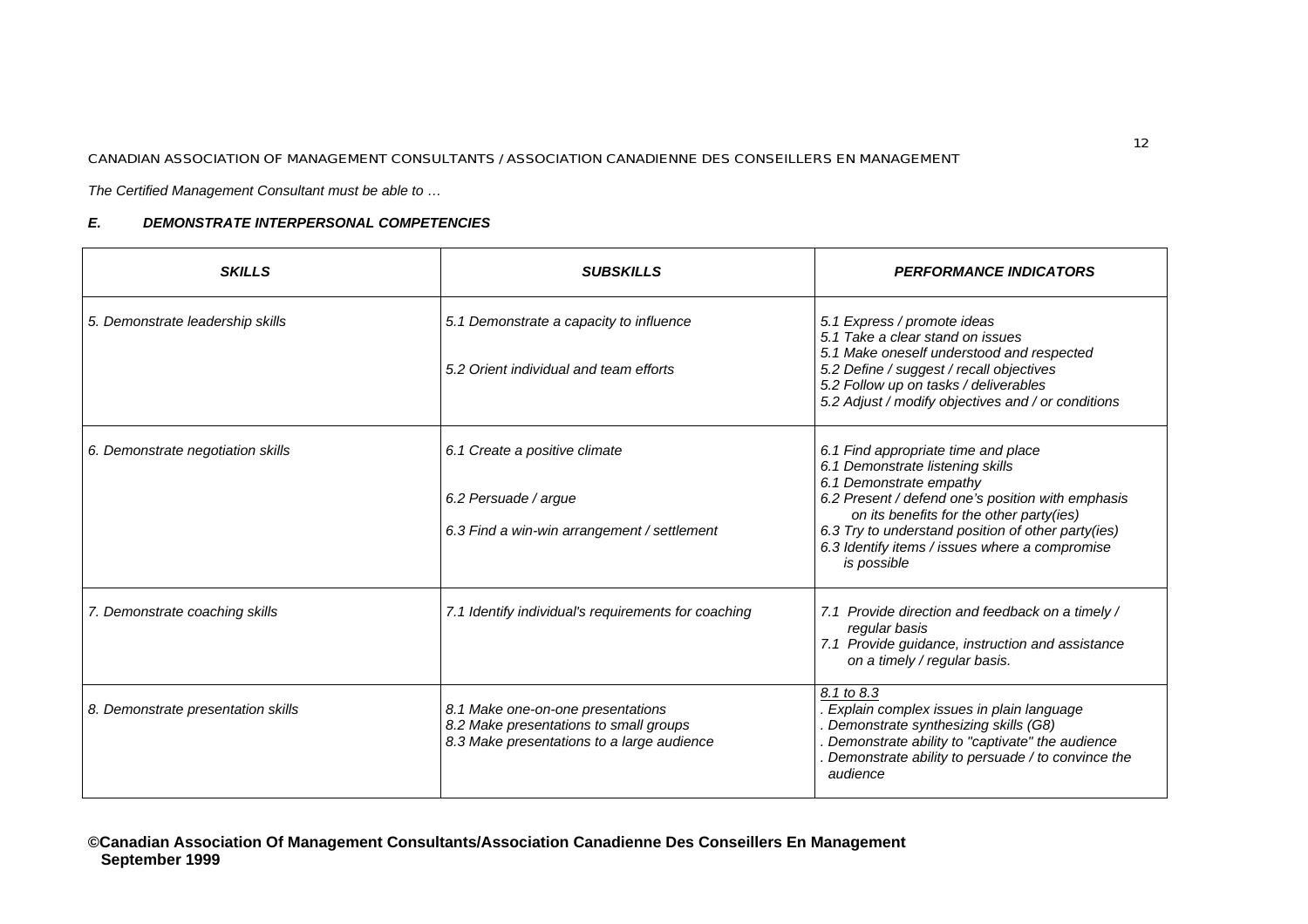*The Certified Management Consultant must be able to …*

| <b>SKILLS</b>                                                     | <b>SUBSKILLS</b>                                                                                                                                                 | <b>PERFORMANCE INDICATORS</b>                                                                                                                                                                                                                    |
|-------------------------------------------------------------------|------------------------------------------------------------------------------------------------------------------------------------------------------------------|--------------------------------------------------------------------------------------------------------------------------------------------------------------------------------------------------------------------------------------------------|
| 9. Demonstrate teamwork skills                                    | 9.1 Promote collaboration / cooperation and share<br>one's experience and expertise<br>9.2 Earn team members' trust and support                                  | 9.1 Share information<br>9.1 Share ideas<br>9.1 Fulfill commitments to team members<br>9.2 Accept others' ideas<br>9.2 Praise contributions of team members<br>9.2 Be straightforward with team members at all times<br>9.2 Accept others' ideas |
|                                                                   | 9.3 Suggest ideas and adopt behaviors to optimize<br>teamwork                                                                                                    | 9.3 Demonstrate concern for interpersonal<br>relations among team members<br>9.3 Refrain from « dominating » meetings                                                                                                                            |
| 10. Demonstrate facilitation skills                               | 10. 1 Bring a group to jointly agreed actions<br>10.2 Ensure that a group plans effectively and<br>realistically<br>10.3 Bring a group to achieve its objectives | 10.1 to 10.3<br>. Use analytical techniques and tools<br>. Facilitate / monitor process<br>. Maintain neutrality<br>. Handle group dynamics and personalities<br>Demonstrate sensitivity to well-being<br>of group members                       |
| 11. Demonstrate conflict management skills                        | 11.1 Use a variety of conflict management models                                                                                                                 | 11. Maintain neutrality<br>11. Demonstrate listening skills (E2)<br>11. Demonstrate problem solving skills (F10)<br>11. Demonstrate leadership (E5)                                                                                              |
| 12. Demonstrate ability to work in an environment of<br>diversity | (Generally not required, this skill being relatively<br>self-explanatory)                                                                                        | 12. Maintain neutrality<br>12. Demonstrate receptivity towards cultural diversity<br>12. Demonstrate tact and diplomacy                                                                                                                          |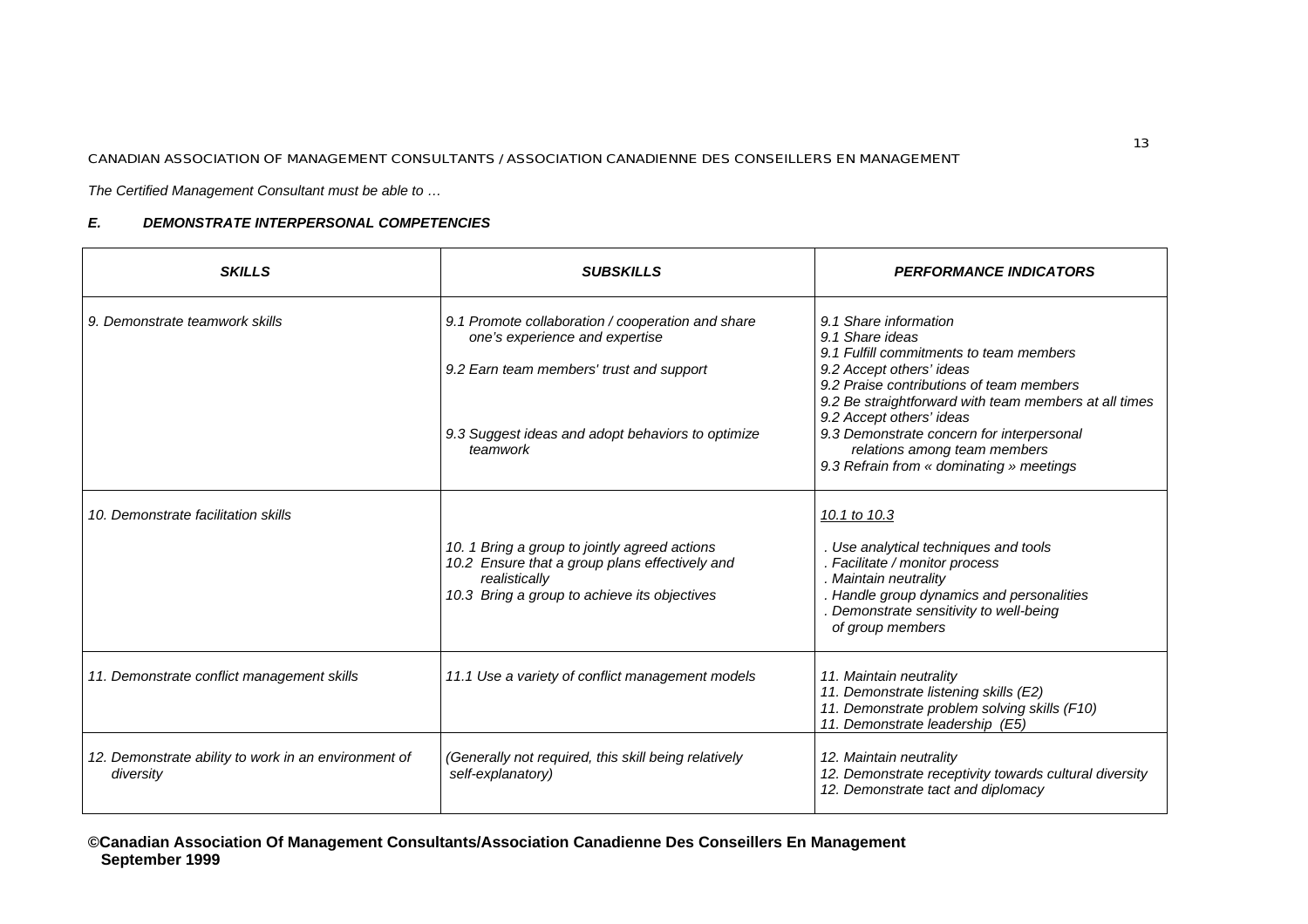*The Certified Management Consultant must be able to …*

| <b>SKILLS</b>                       | <b>SUBSKILLS</b>                                                          | <b>PERFORMANCE INDICATORS</b>                                                                                                                                                 |
|-------------------------------------|---------------------------------------------------------------------------|-------------------------------------------------------------------------------------------------------------------------------------------------------------------------------|
| 13. Demonstrate interviewing skills | 13.1 Create a positive climate<br>13.2 Use interviewing techniques        | 13.1 Demonstrate listening skills<br>13.1 Demonstrate empathy<br>13.2 Ask open-ended questions<br>13.2 Ask close-ended questions<br>13.2 Use problem resolution<br>techniques |
| 14. Demonstrate flexibility         | (Generally not required, this skill being relatively<br>self-explanatory) | 14. Adjust plan as a result of an unanticipated situation<br>or event<br>14. Maintain neutrality                                                                              |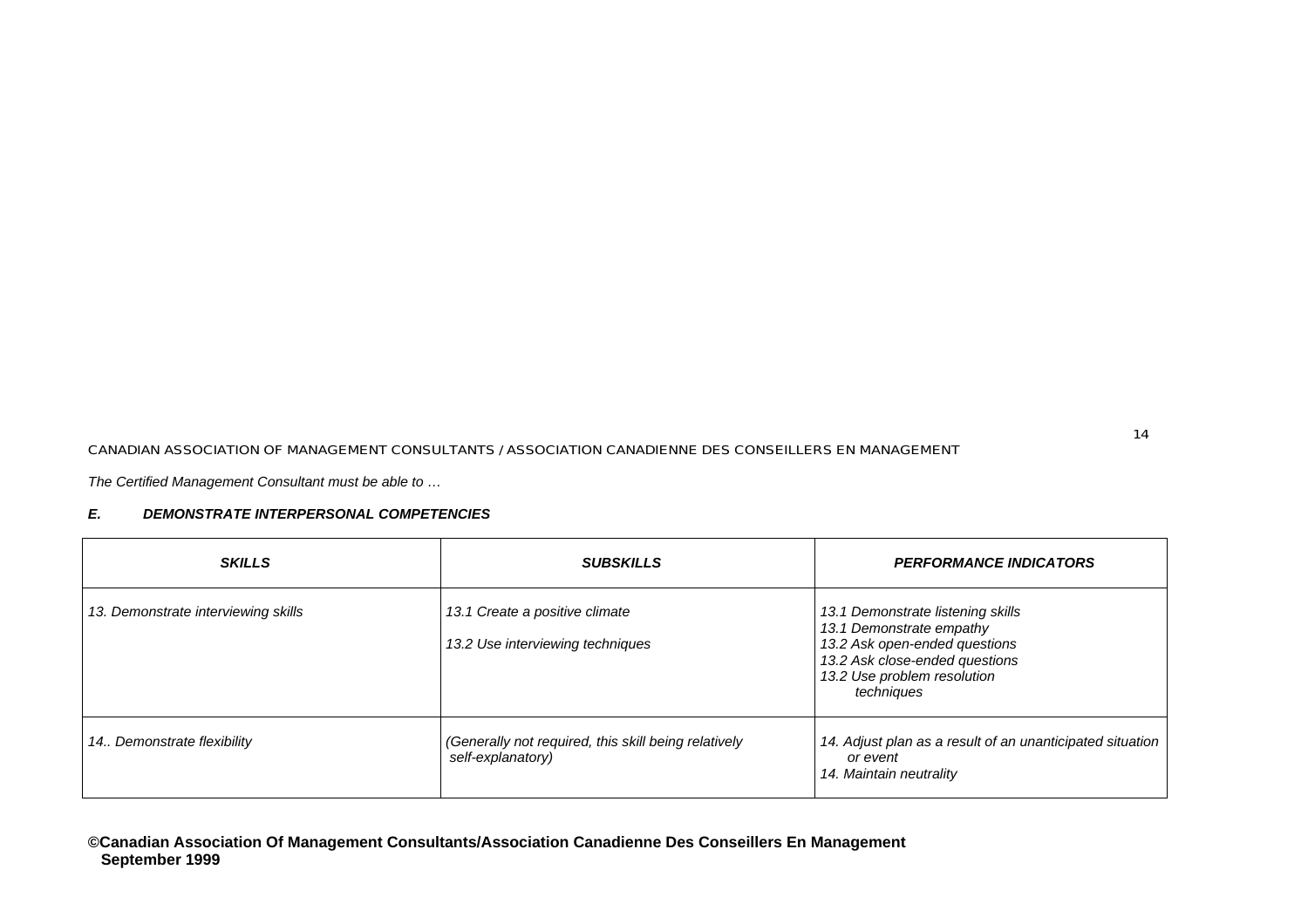*The Certified Management Consultant must be able to …*

# *F. DEMONSTRATE PERSONAL COMPETENCIES*

| <b>SKILLS</b>                    | <b>SUBSKILLS</b>                                                          | <b>PERFORMANCE INDICATORS</b>                                                                                                                                                                                                                                       |
|----------------------------------|---------------------------------------------------------------------------|---------------------------------------------------------------------------------------------------------------------------------------------------------------------------------------------------------------------------------------------------------------------|
| 1. Exercise judgement            | 1.1 Gain insight into a situation                                         | 1.1 Refrain from drawing conclusions in haste<br>Take time to gather information<br>1.1<br>1.1 Consider other people's opinions and ideas<br>and consult with adequate resource persons<br>Distinguish between a fact, a perception and<br>1.1<br>an interpretation |
|                                  | 1.2 Come to pertinent conclusions, act or adopt adequate<br>behavior      | 1.2 Generate more than one solution and analyze<br>their respective implications and potential impact<br>1.2 Select / recommend most efficient and<br>advantageous solution(s)                                                                                      |
| 2. Work autonomously             | (Generally not required, this skill being relatively<br>self-explanatory) | Perform a task or a series of tasks without help or<br>2.<br>supervision                                                                                                                                                                                            |
| 3. Demonstrate analytical skills | (Generally not required, this skill being relatively<br>self-explanatory) | 3. Gather relevant facts and data<br>3. Break down facts and data into simple<br>elements<br>3. Identify the essential or most significant issues<br>or challenges<br>3. Draw logical conclusions                                                                   |

**©Canadian Association Of Management Consultants/Association Canadienne Des Conseillers En Management September 1999**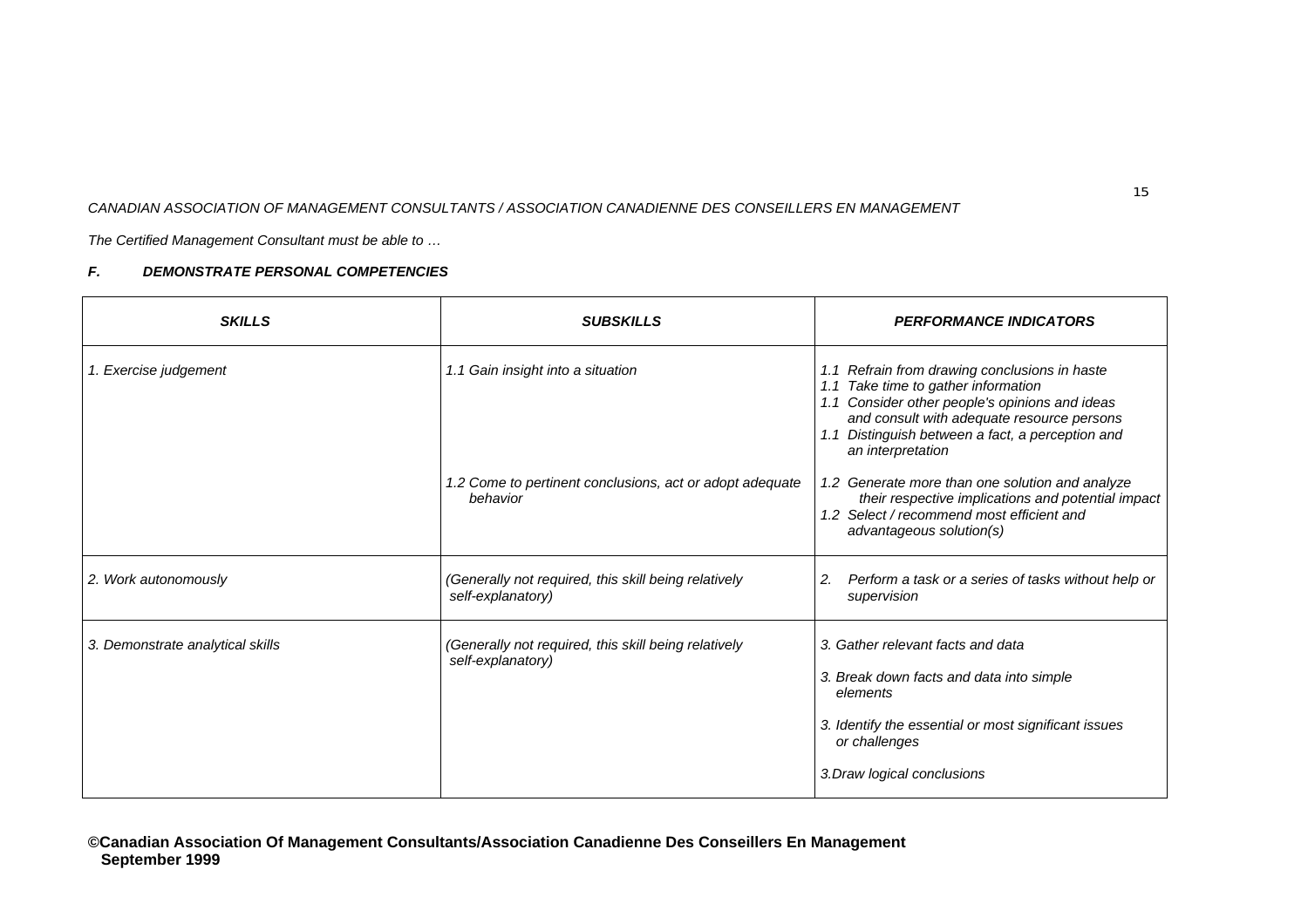*The Certified Management Consultant must be able to …*

| <b>SKILLS</b>                                                  | <b>SUBSKILLS</b>                                                                                                           | <b>PERFORMANCE INDICATORS</b>                                                                                                                                                                                                                                                                |
|----------------------------------------------------------------|----------------------------------------------------------------------------------------------------------------------------|----------------------------------------------------------------------------------------------------------------------------------------------------------------------------------------------------------------------------------------------------------------------------------------------|
| 4. Assimilate information quickly                              | (Generally not required, this skill being relatively<br>self-explanatory)                                                  | 4. Demonstrate ability to practice fast pace reading<br>4. Demonstrate listening skills<br>4. Demonstrate ability to summarize / restate what one<br>has just read / heard<br>4. Demonstrate ability to express an opinion or to draw<br>conclusions based on what one has just read / heard |
| 5. Use observational skills                                    | 5.1 Select a way of observing which will provide valid<br>results<br>5.2 Record observations<br>5.3 Interpret observations | 5.2 Demonstrate ability to gather details<br>5.2 Demonstrate ability to record the order in which<br>things occur<br>5.2 Demonstrate ability to perceive both the forest and<br>the trees                                                                                                    |
| 6. Demonstrate research skills                                 | (Generally not required, this skill being relatively<br>self-explanatory)                                                  | 6. Define research objective or mandate<br>6. Select information seeking strategy<br>6. Locate and access information<br>6. Analyze information<br>6. Report findings                                                                                                                        |
| 7. Apply relevant methods, tools, techniques and<br>technology | (remaining to be specified, if required)                                                                                   | (remaining to be specified)                                                                                                                                                                                                                                                                  |
| 8. Demonstrate synthesizing skills                             | (Generally not required, this skill being relatively<br>self-explanatory)                                                  | 8. Cluster and structure various elements<br>8. Classify elements in terms of their relative<br>importance<br>8. Focus on the essential elements                                                                                                                                             |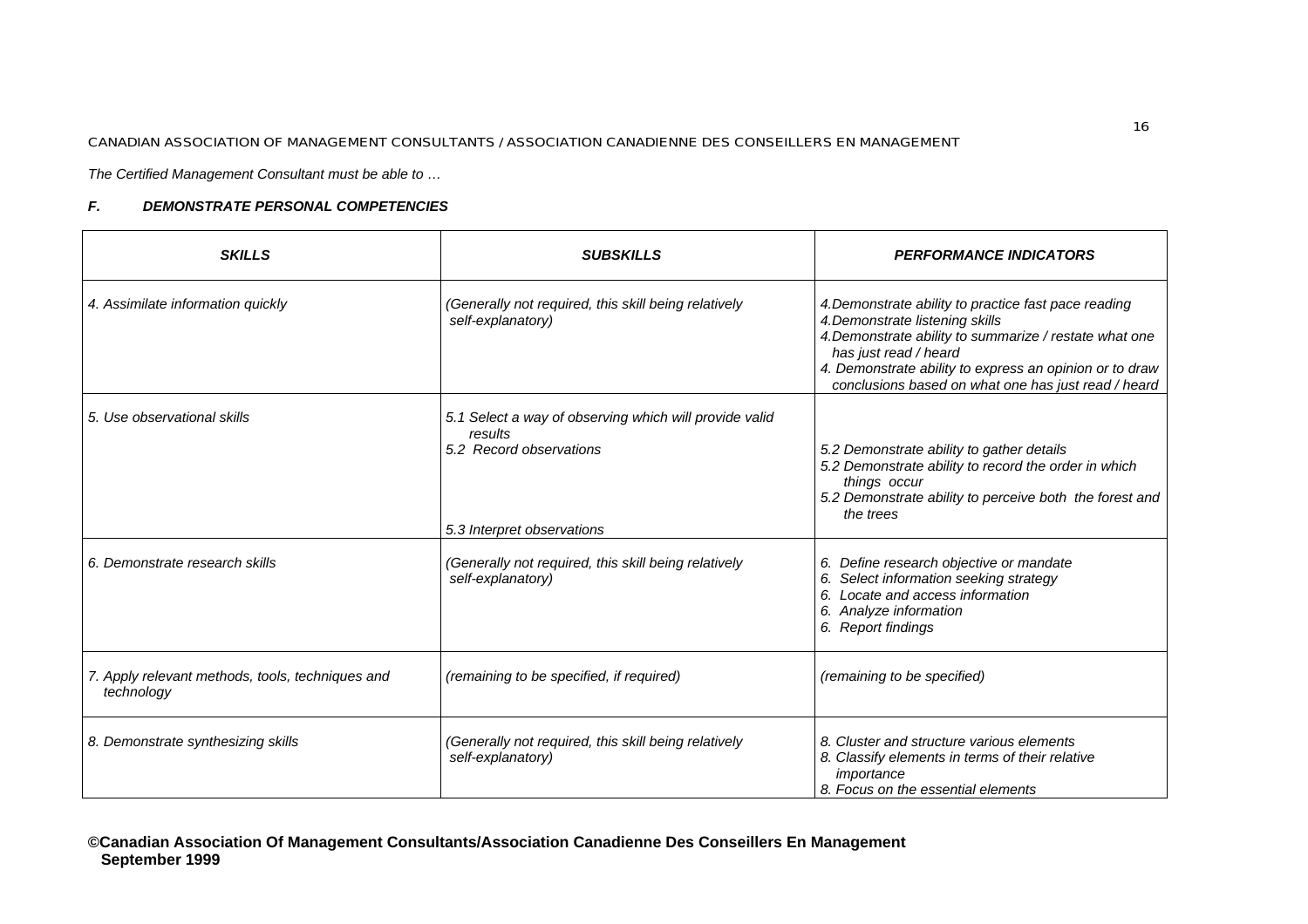*The Certified Management Consultant must be able to …*

| <b>SKILLS</b>                                  | <b>SUBSKILLS</b>                                                                                                                          | <b>PERFORMANCE INDICATORS</b>                                                                                                                                                                                                                                     |
|------------------------------------------------|-------------------------------------------------------------------------------------------------------------------------------------------|-------------------------------------------------------------------------------------------------------------------------------------------------------------------------------------------------------------------------------------------------------------------|
| 9. Demonstrate conceptual / development skills | (Generally not required, this skill being relatively<br>self-explanatory)                                                                 | 9. Recognize patterns, trends or causes of events<br>9. Identify and design / develop solutions                                                                                                                                                                   |
| 10. Demonstrate problem solving skills         | 10.1 Identify and diagnose the problem<br>10.2 Identify possible solutions<br>10.3 Select solution<br>10.4 Develop and implement solution | 10.1 Integrate information from different sources<br>10.1 Distinguish causes and symptoms<br>10.2 Consult and research<br>10.3 Determine criteria<br>10.3 Evaluate / compare possible solutions                                                                   |
| 11. Demonstrate decision making skills         | 11.1 Make timely decisions                                                                                                                | 11.1 Readily address issues and problems under<br>one's competence or authority<br>11.1 Quickly react to urgent matters / situations<br>11.1 Take calculated risks<br>11.1 Accept impact / consequences of one's<br>decision                                      |
|                                                | 11.2 Make appropriate decisions                                                                                                           | 11.2 Whenever possible, take time to analyze the<br>problem / situation<br>11.2 Rely on one's judgement or experience<br>11.2 Consult individuals trusted for their wisdom<br>and practical experience<br>11.2 Accept impact / consequences of one's<br>decisions |